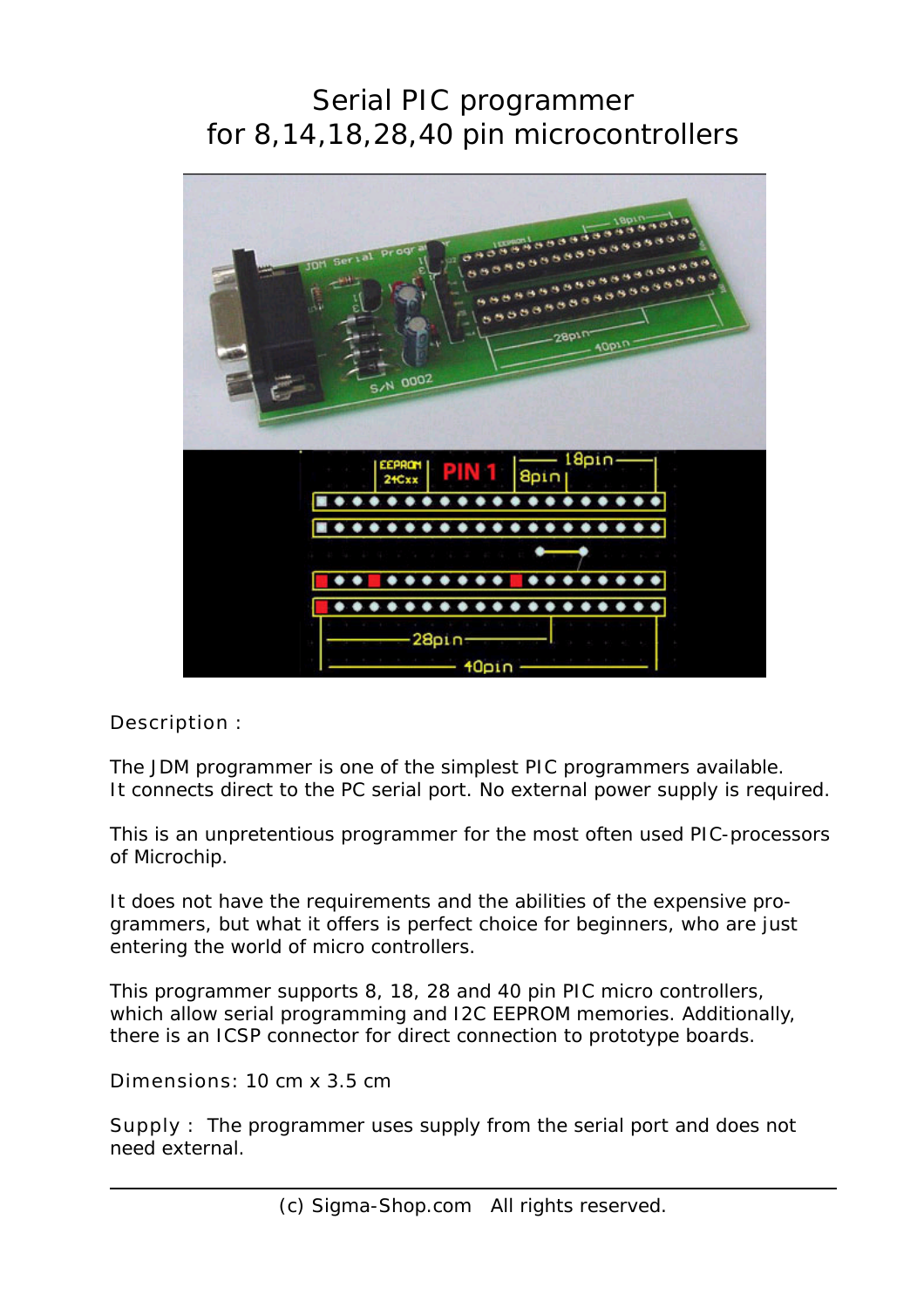EEPROM's 24xxx





8-PIN Microcontrollers



14-PIN Microcontrollers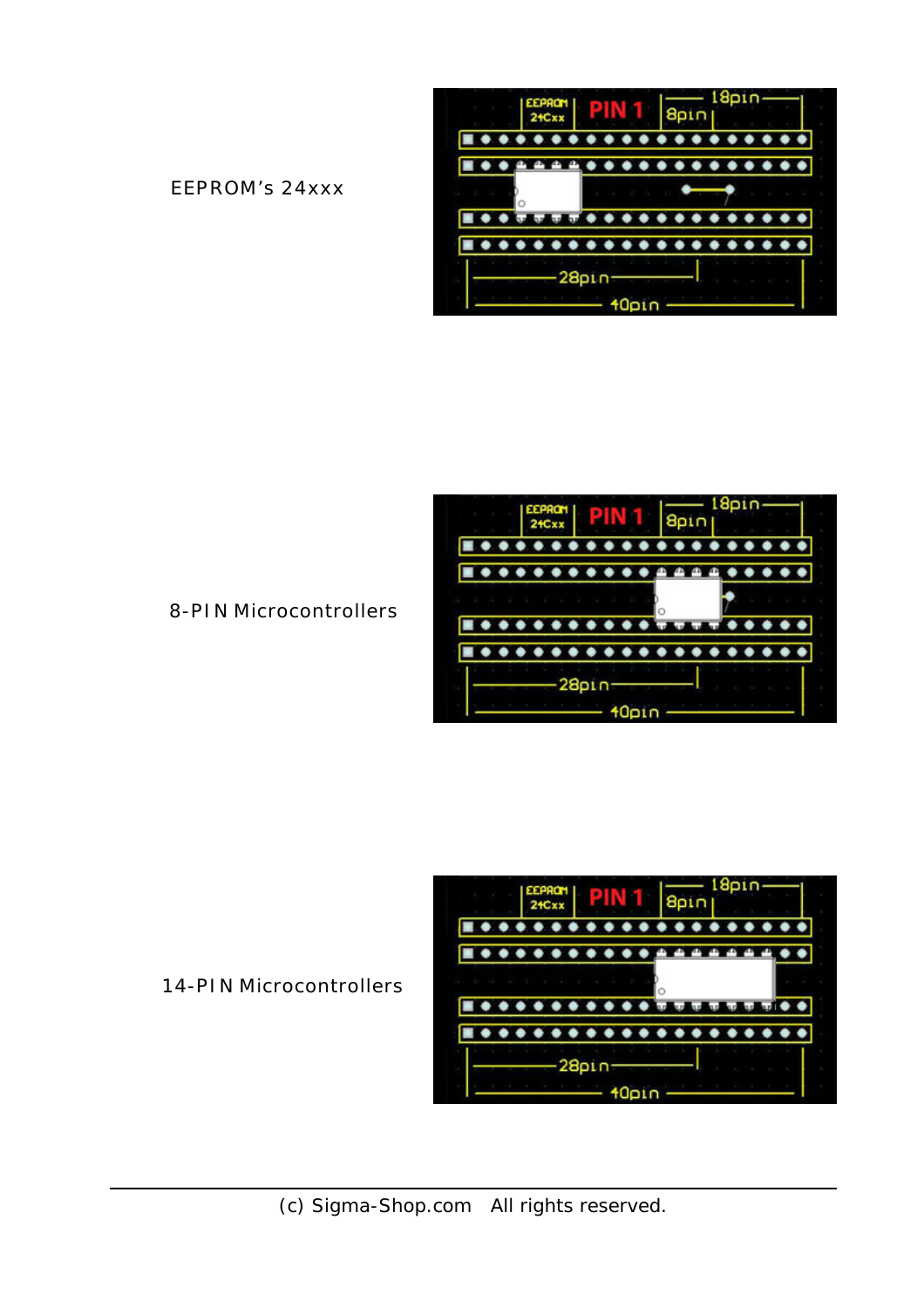18-PIN Microcontrollers





28-PIN Microcontrollers



40-PIN Microcontrollers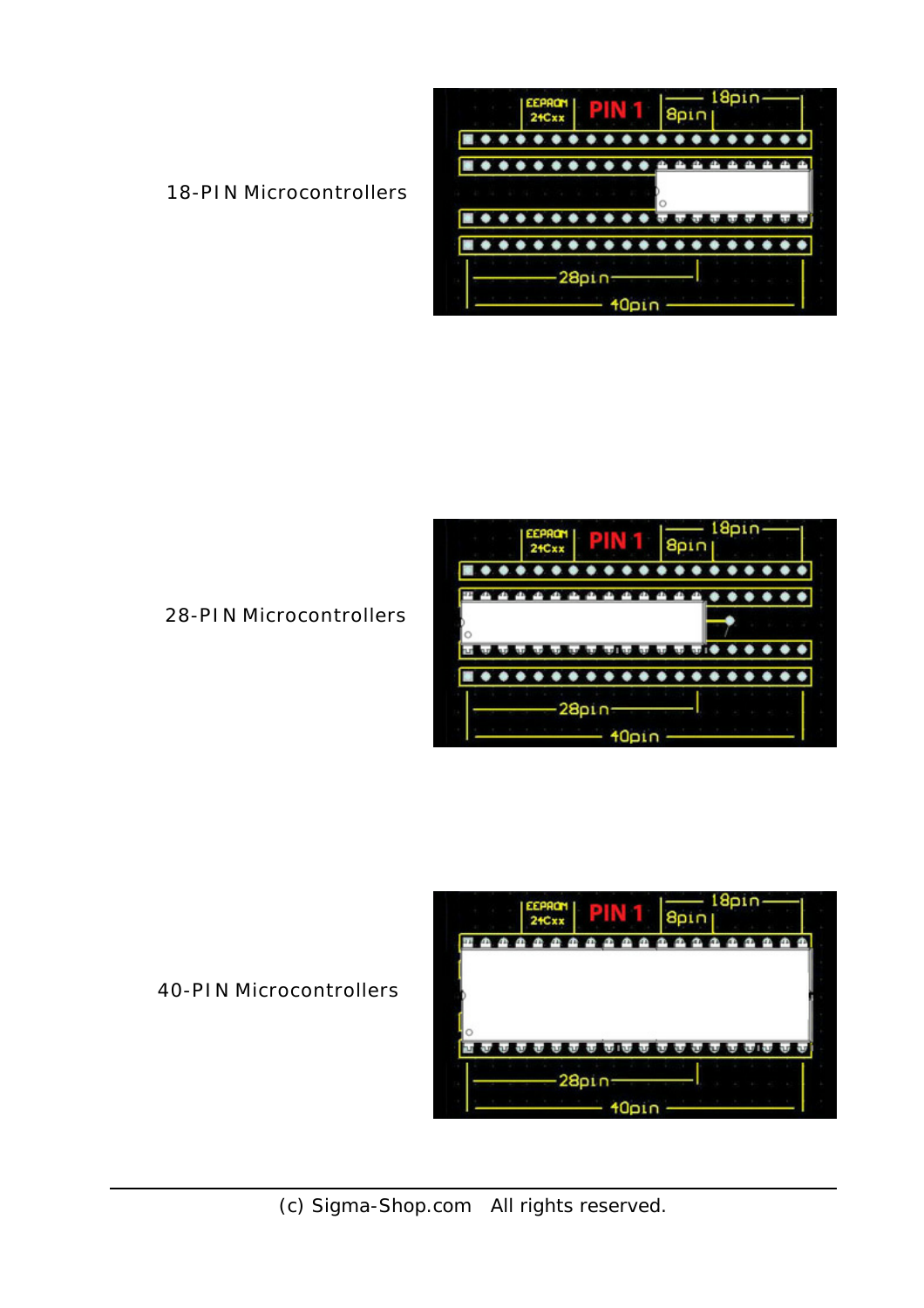Software : PICPgm, ICprog, WINPIC and PonyProg for hardware 'JDM programmer'.

It is supported by many softwares. Free Windows softwares for using the programmer can be found on the Internet such as PICpgm (I prefer this one as I tried it and worked best) , PonyProg, WIN PIC, ICProg, NTProg, etc.

Work on all Windows operating systems - Windows 95, 98, XP... I don't now If work on Vista - I have not tried it yet.

PICPgm http://members.aon.at/electronics/pic/picpgm

ICProg http://www.ic-prog.com

Ponyprog http://www.lancos.com/prog.html

NOTE!!! Programmer don't work with USB to Serial adapters! You need a standart RS232 COM port.